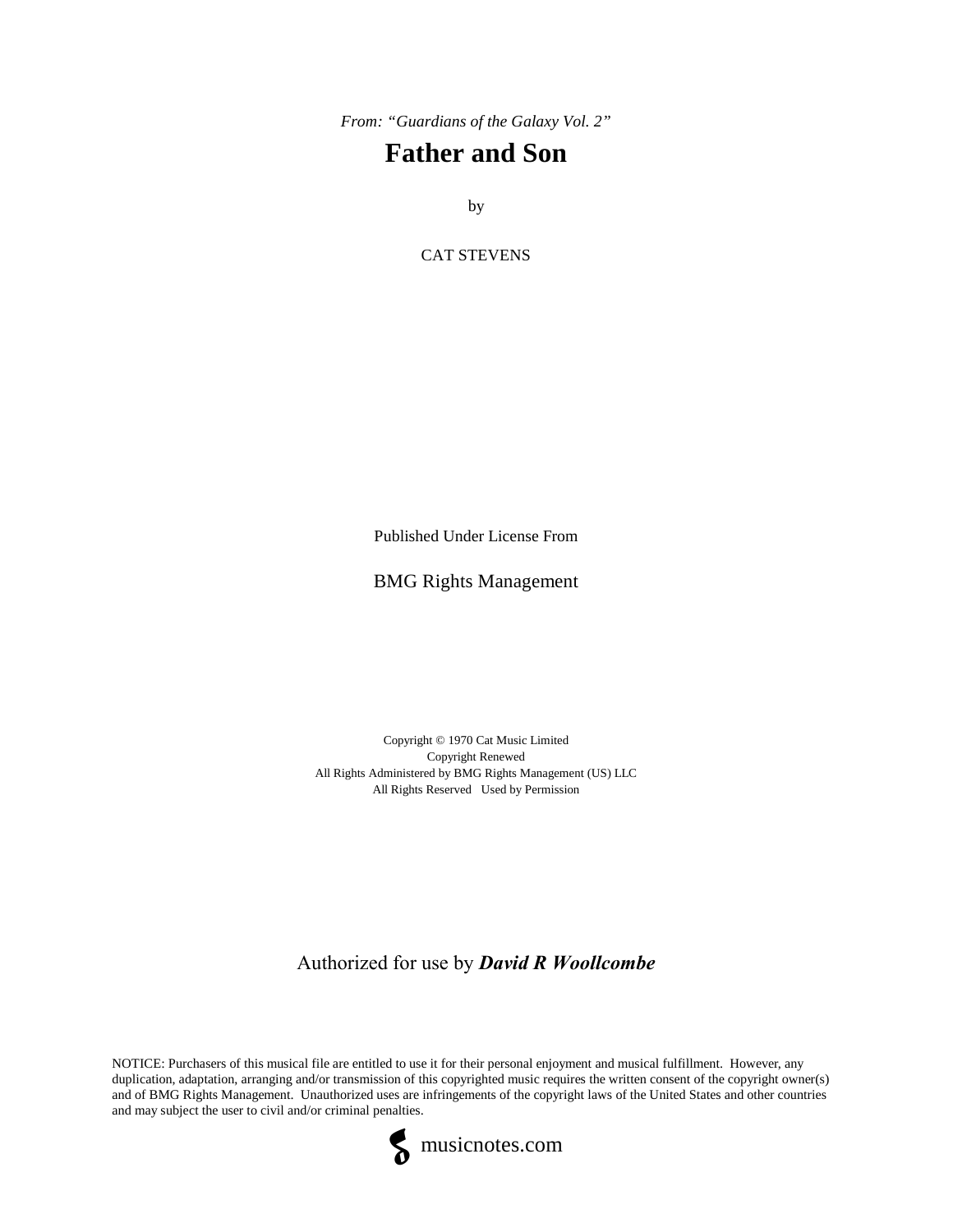## **FATHER AND SON**

Words and Music by CAT STEVENS



Copyright © 1970 Cat Music Limited Copyright Renewed All Rights Administered by BMG Rights Management (US) LLC All Rights Reserved Used by Permission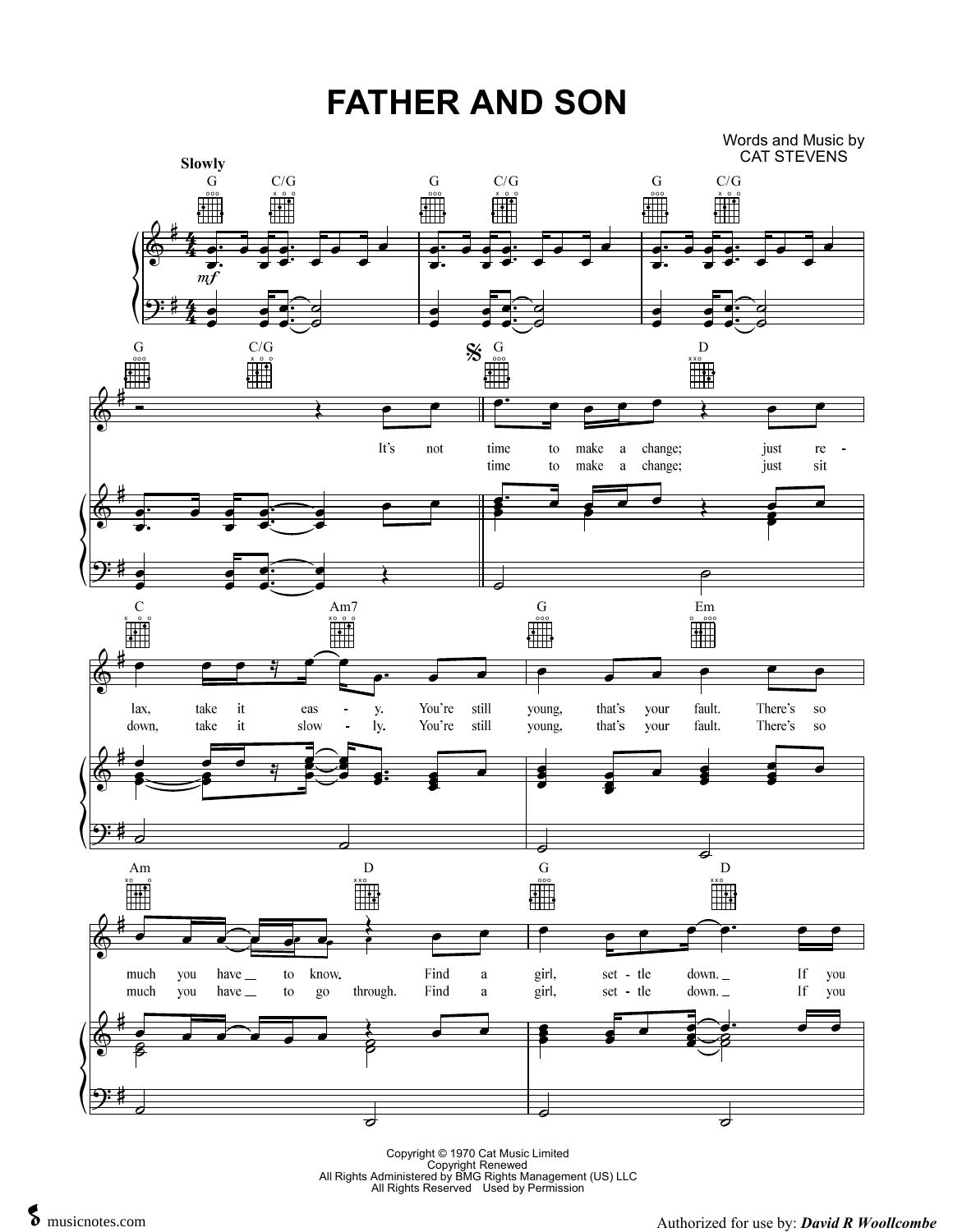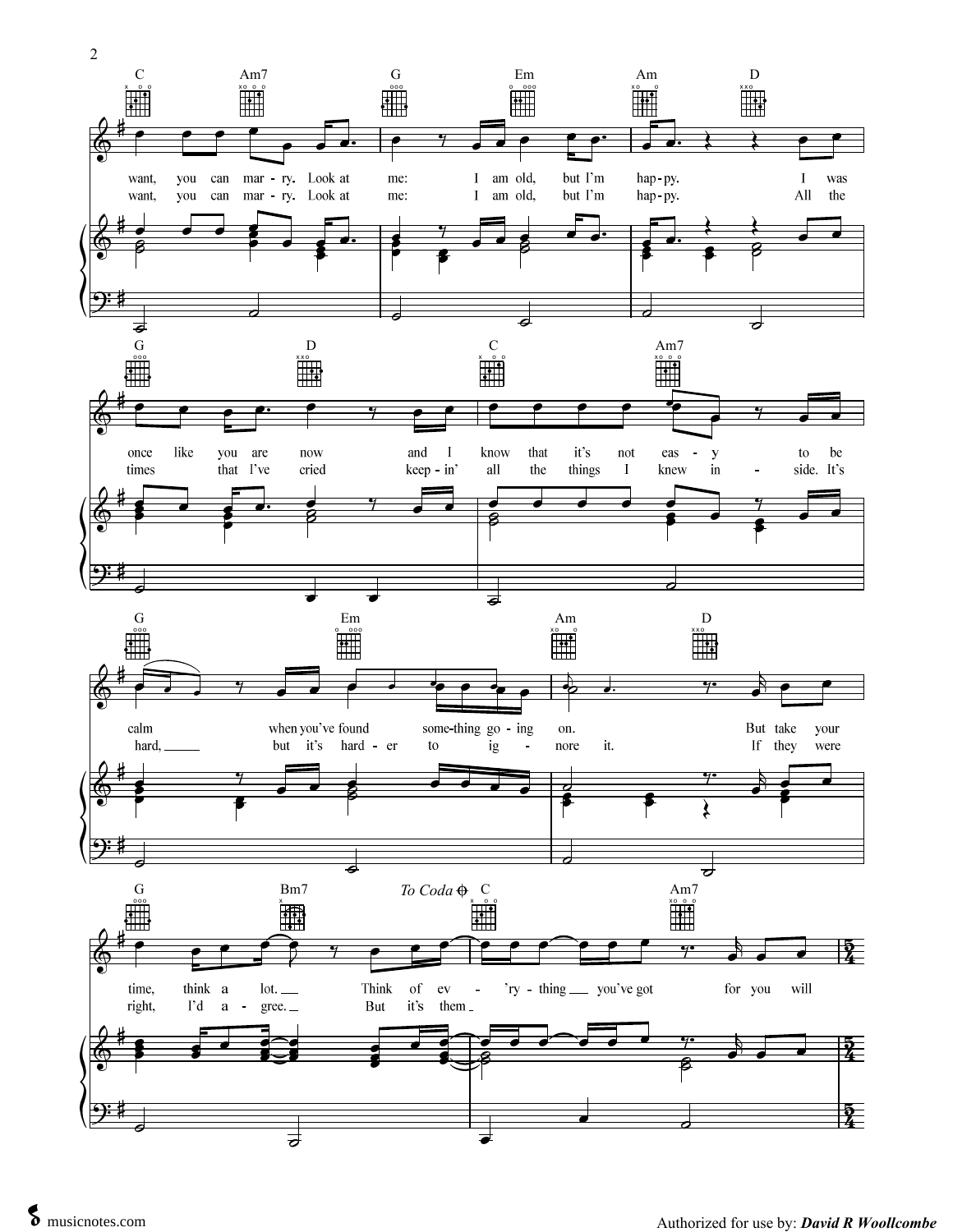